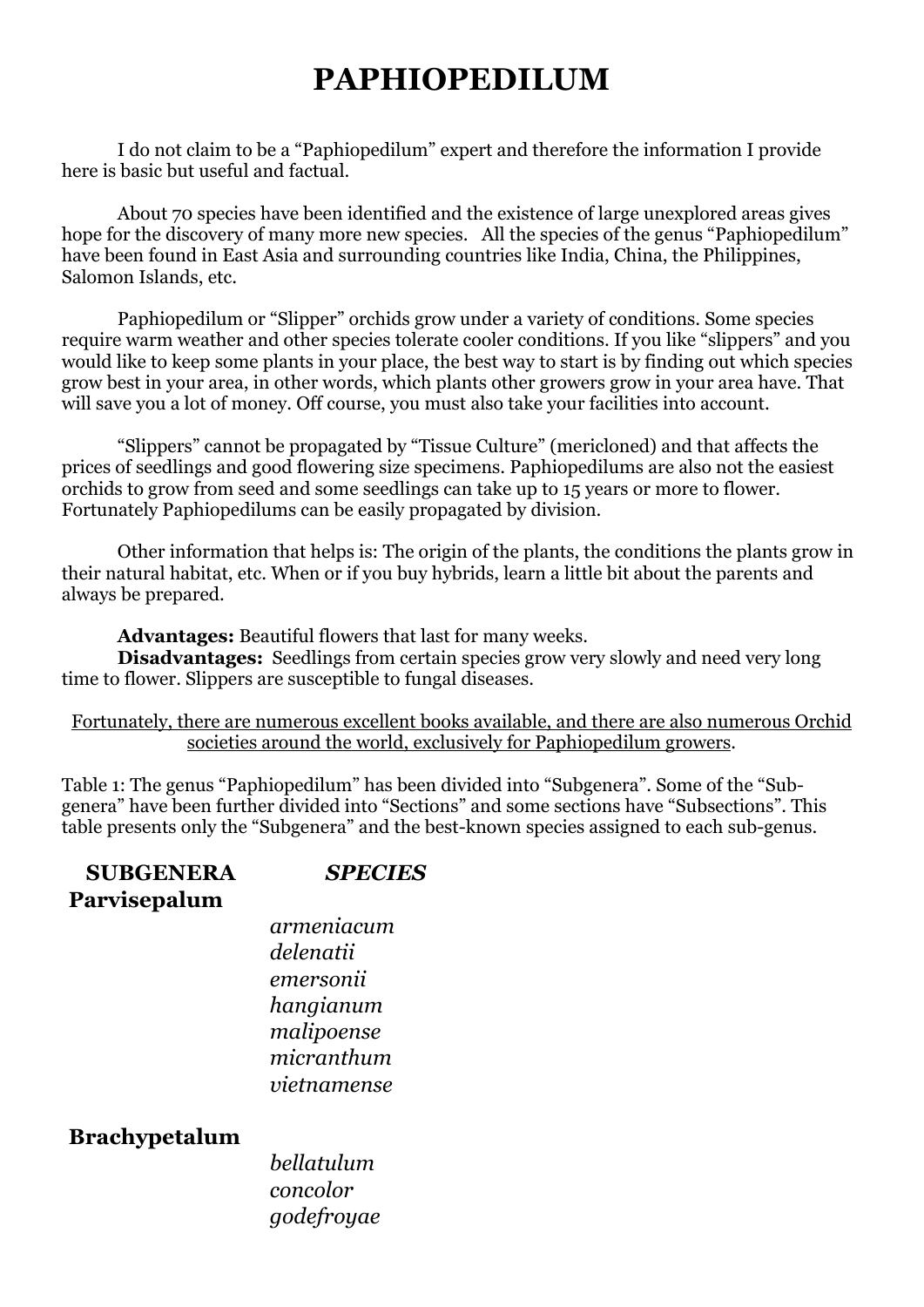*niveum thaianum*

#### **Polyantha**

*adductum dianthum gigantifolium glanduliferum haynaldianum kolopakingii lowii ooii parishii philippinense platyphyllum praestans randsii rothschildianum sanderianum stonei supardii wilhelmminiae*

### **Cochlopetalum**

*chamberlainianum glaucophyllum liemianum primulinum victoria-mariae victoria-regina*

# **Paphiopedilum**

*barbigerum charlesworthii coccineum druryi exul fairrieanum grattrixianum helenae henryanum herrmannii hirsutissimum insign*